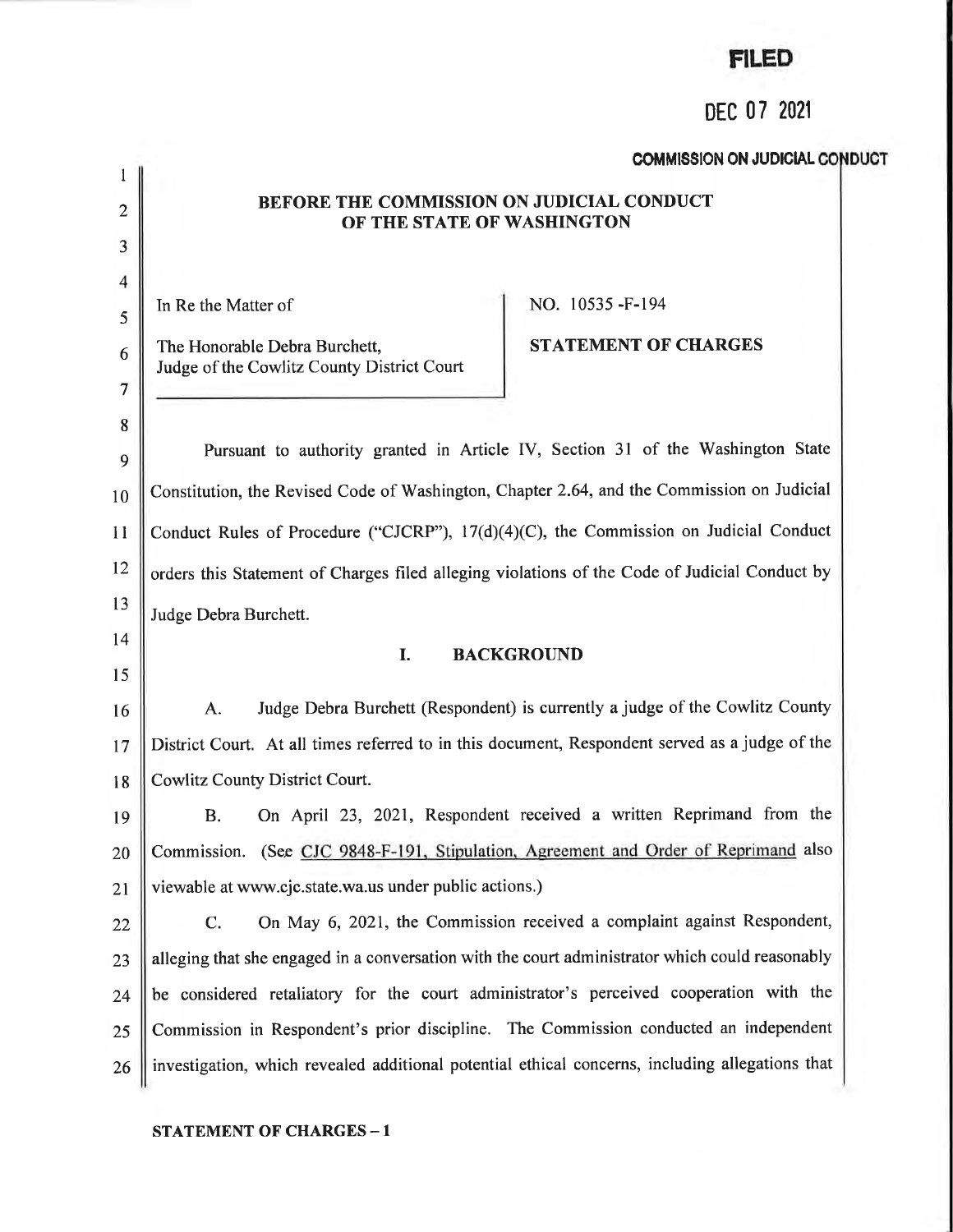1 2 3 4 Respondent directed her clerk to make an ex parte investigation into a probation matter; engaged in an off-the-record discussion with a litigant and then dismissed the matter without apparent legal basis; and awarded a counterclaim in a case when no request for such relief had been requested.

5 6 7 8 9 D. Following the independent investigation, the Commission initiated disciplinary proceedings against Respondent pursuant to CJCRP 17(c)(3) by serving her with a Statement of Allegations on October 3, 2021. The Statement of Allegations alleged that Respondent may have violated Canon 1 (Rules 1.1 and 1.2) and Canon 2 (Rules 2.2, 2.3(A), 2.4(B), 2.5(A), 2.6(A), 2.9(A), (C) and (D), 2.12(A) and 2.16(B)) of the Code of Judicial Conduct.

10 11 12 E. Respondent, through counsel, submitted a written response to the Statement of Allegations on October 25, 2021. In her answer, Respondent denied that her conduct violated the Code as alleged.

13 14 15 16 F. At its executive session on November 19, 2021, the Commission on Judicial Conduct made a finding that probable cause exists to believe that the Respondent violated Canon 1 (Rules 1.1 and 1.2) and Canon 2 (Rules 2.2, 2.3(A), 2.4(B), 2.5(A), 2.6(A), 2.9(A), (C) and (D), 2.12(A) and 2.16(B)) of the Code of Judicial Conduct.

- 17
- 18

## II. CONDUCT GIVING RISE TO CHARGES

19 20 21 It is alleged that Judge Debra Burchett of the Cowlitz County District Court violated Canon 1 (Rules 1.1 and 1.2) and Canon 2 (Rules 2.2, 2.3(A), 2.4(B), 2.5(A), 2.6(A), 2.9(A), (C) and (D), 2.12(A) and 2.16(B)) of the Code of Judicial Conduct as follows.

22 23 24 25 26 A. It is alleged that Judge Debra Burchett violated Canon 1, Rules 1.1 and 1.2, and Canon 2, Rules 2.5(A), 2.6(A), 2.9(A), (C), and (D) and 2.12(A), by instructing her clerk to conduct an ex parte investigation into whether a defendant performed community service hours. This is alleged to have occurred in Case No. XZ0476858, during a hearing on August 13, 2021. It is further alleged that this conduct violated her agreement with the Commission on Judicial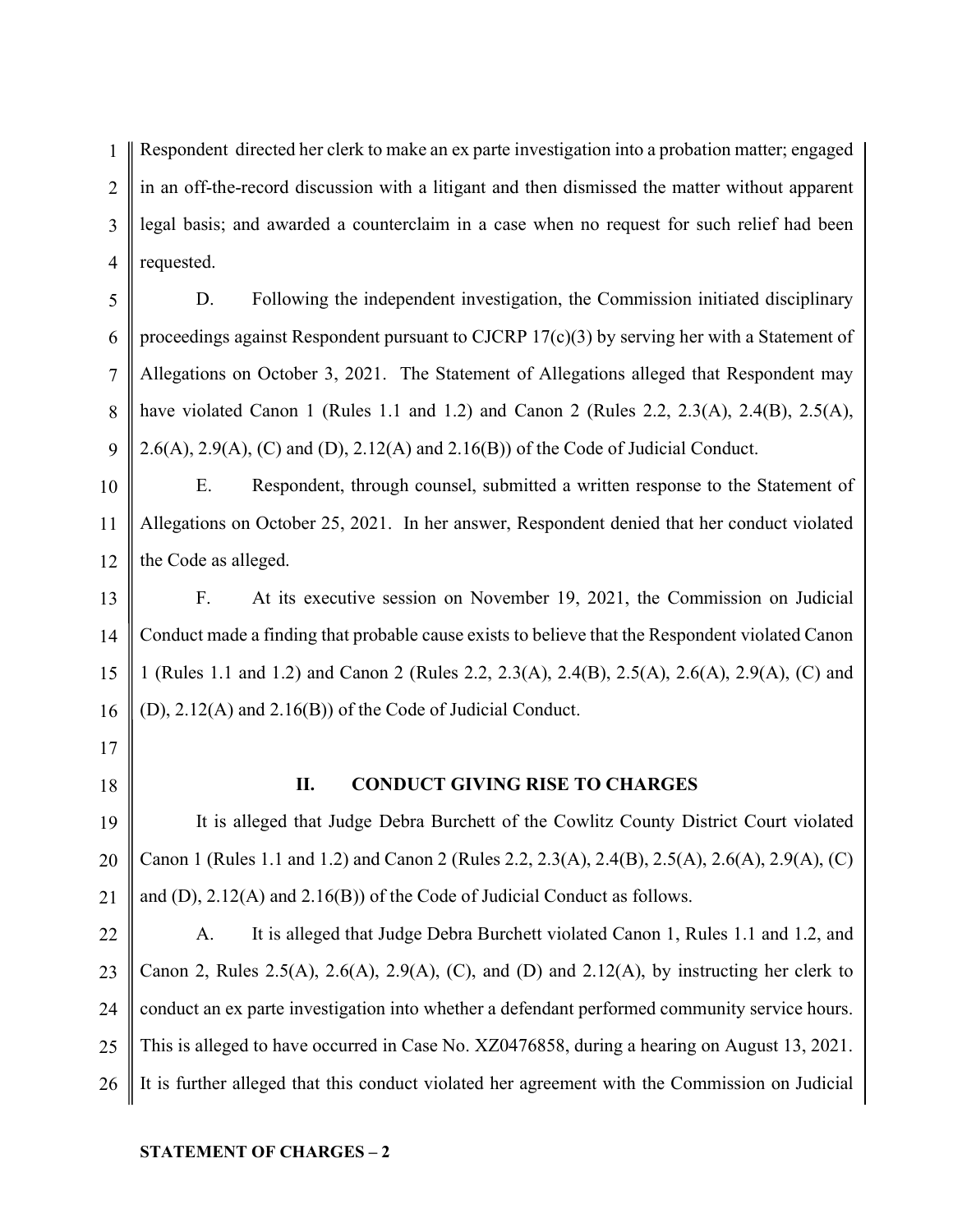1 2 Conduct in her prior disciplinary matter, paragraph II(G) of the Stipulation and Agreement in CJC No. 9848-F-191; wherein she agreed to refrain from such violations.

3

4

5

6

7

8

9

B. It is alleged that Judge Debra Burchett violated Canon 1, Rules 1.1 and 1.2, and Canon 2, Rules 2.2, 2.3(A), 2.4(B) and 2.5(A), when she told a litigant contesting a traffic infraction that, although he was requesting dismissal, given the evidence and his admission, it was clear he had committed the infraction. Thereafter, she engaged in an off-the-record discussion with him. When she came back on the record she dismissed the infraction without stating a reason or explaining the interruption in the recording. This is alleged to have occurred in Case No. 1A0344079, hearing date August 18, 2021.

10 11 12 13 14 15 16 17 18 C. It is alleged that Judge Debra Burchett violated Canon 1, Rules 1.1 and 1.2, and Canon 2, Rule 2.16(B), by confronting the court administrator over her comments when she was contacted by the press following the public filing of the Stipulation, Agreement and Order of Reprimand in CJC 9848-F-191, in April 2021. This gave the appearance that Judge Burchett was retaliating against the court administrator for her suspected cooperation with the Commission in that proceeding. This is alleged to have occurred on or about May 5, 2021. It is further alleged that this conduct violated Judge Burchett's agreement with the Commission on Judicial Conduct in a prior disciplinary matter, paragraph II(F) of the Stipulation and Agreement in CJC No. 9848- F-191.

19 20 21 22 23 D. It is alleged that Judge Debra Burchett violated Canon 1, Rules 1.1 and 1.2, and Canon 2, Rules 2.2, 2.5(A) and 2.6(A), by awarding a judgment as a counterclaim in a case where the defendants had not filed a counterclaim; contrary to basic law and not affording the plaintiffs notice and an opportunity to be heard. This is alleged to have occurred in Case No. 20S000060, following a hearing on June 21, 2021.

- 24
- 25 26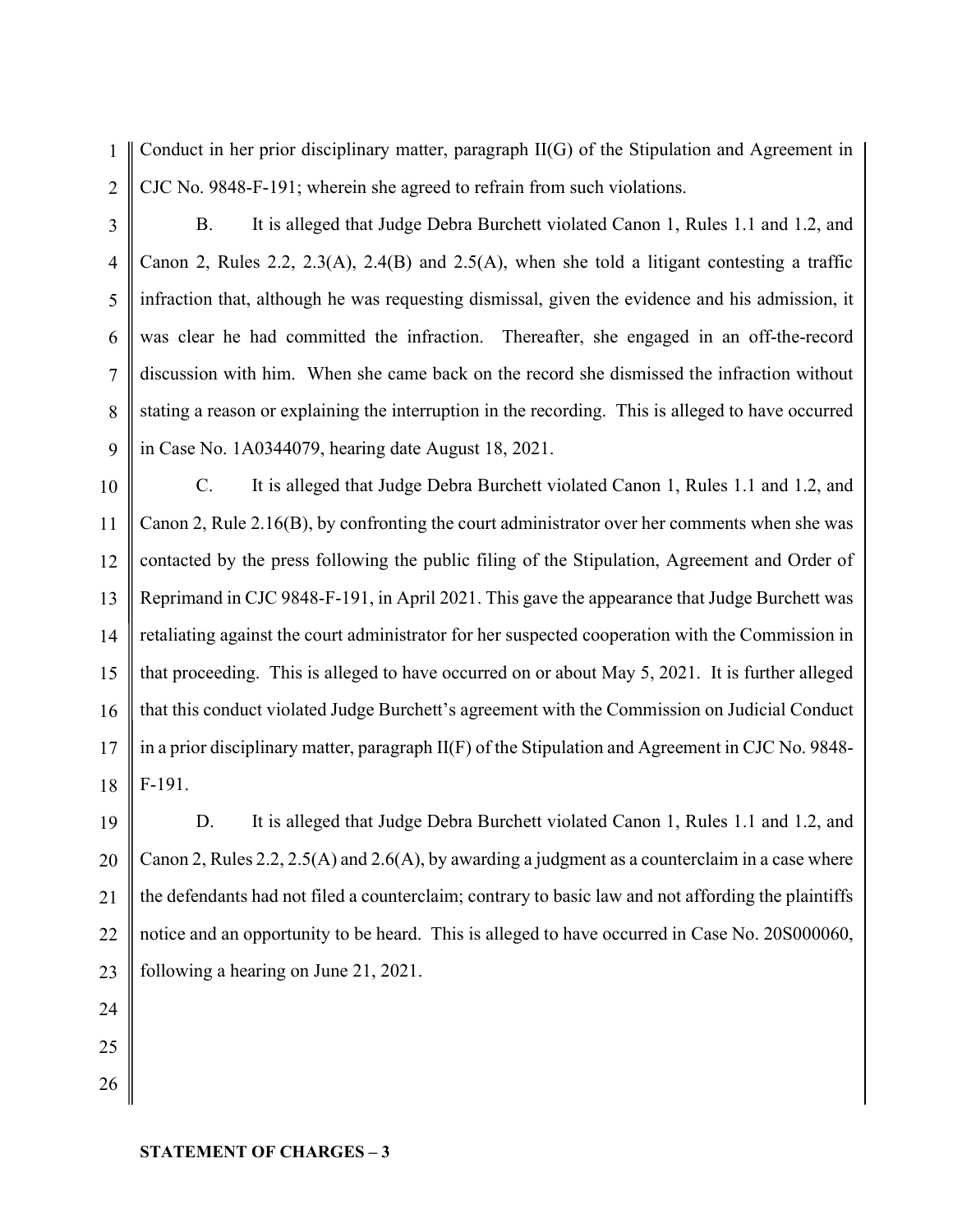| 1              | <b>BASIS FOR COMMISSION ACTION</b><br>Ш.                                                                       |
|----------------|----------------------------------------------------------------------------------------------------------------|
| $\overline{2}$ | On November 19, 2021, the Commission determined that probable cause exists to believe                          |
| 3              | that Respondent has violated Canon 1 (Rules 1.1 and 1.2) and Canon 2 (Rules 2.2, 2.3(A), 2.4(B),               |
| $\overline{4}$ | $2.5(A)$ , $2.6(A)$ , $2.9(A)$ , (C) and (D), $2.12(A)$ and $2.16(B)$ ) of the Code of Judicial Conduct. These |
| 5              | sections of the Code state:                                                                                    |
| 6              | <b>CANON1</b>                                                                                                  |
| 7              | A Judge shall uphold and promote the independence, integrity, and impartiality of the                          |
| 8              | judiciary, and shall avoid impropriety and the appearance of impropriety.                                      |
| 9              |                                                                                                                |
| 10             | <b>Rule 1.1</b>                                                                                                |
| 11             | <b>Compliance with the Law</b>                                                                                 |
| 12             | A judge shall comply with the law, including the Code of Judicial Conduct.                                     |
| 13             |                                                                                                                |
| 14             | <b>Rule 1.2</b>                                                                                                |
| 15             | <b>Promoting Confidence in the Judiciary</b>                                                                   |
| 16             | A judge shall act at all times in a manner that promotes public confidence in the                              |
| 17             | independence, integrity, and impartiality of the judiciary, and shall avoid impropriety and the                |
| 18             | appearance of impropriety.                                                                                     |
| 19             | <b>CANON 2</b>                                                                                                 |
| 20             | A Judge should perform the duties of judicial office impartially, competently, and                             |
| 21             | diligently.                                                                                                    |
| 22             |                                                                                                                |
| 23             | <b>Rule 2.2</b>                                                                                                |
| 24             | <b>Impartiality and Fairness</b>                                                                               |
| 25             | A judge shall uphold and apply the law, and shall perform all duties of judicial office                        |
| 26             | fairly and impartially.                                                                                        |
|                |                                                                                                                |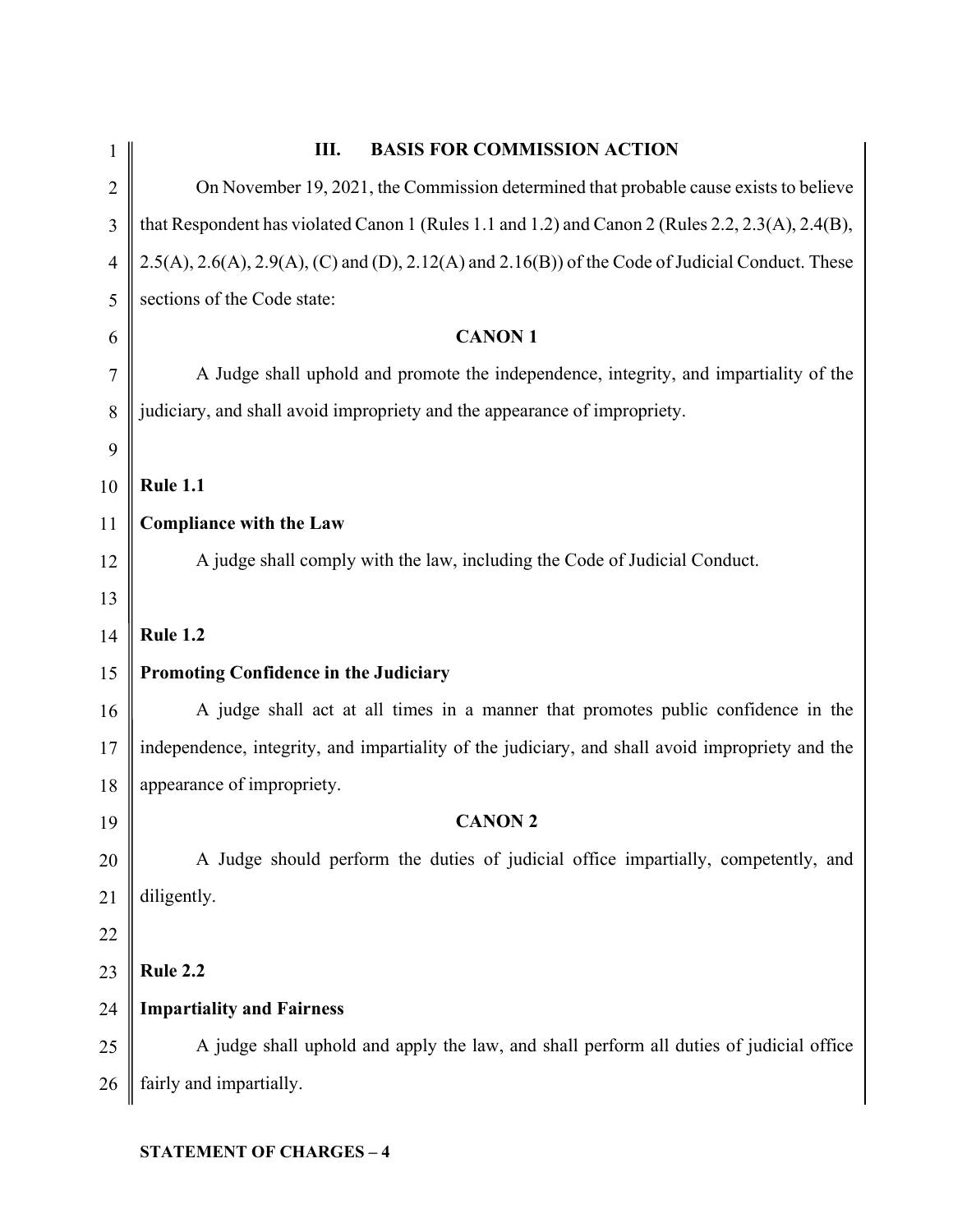| <b>Rule 2.3</b><br>$\overline{2}$<br><b>Bias, Prejudice, and Harassment</b><br>3<br>$\overline{4}$<br>without bias or prejudice.<br>5<br>6<br><b>Rule 2.4</b><br>7<br><b>External Influences on Judicial Conduct</b><br>8<br>9<br>relationships to influence the judge's judicial conduct or judgment.<br>10<br>11<br><b>Rule 2.5</b><br>12<br><b>Competence, Diligence, and Cooperation</b><br>13<br>14<br>15<br><b>Rule 2.6</b><br>16<br><b>Ensuring the Right to Be Heard</b><br>17<br>18<br>person's lawyer, the right to be heard according to law.<br>19<br>20<br>Rule 2.9<br>21<br><b>Ex Parte Communications</b><br>22<br>23<br>24<br>concerning a pending or impending matter, before that judge's court except as follows:<br>25<br>26 | 1 |                                                                                              |
|--------------------------------------------------------------------------------------------------------------------------------------------------------------------------------------------------------------------------------------------------------------------------------------------------------------------------------------------------------------------------------------------------------------------------------------------------------------------------------------------------------------------------------------------------------------------------------------------------------------------------------------------------------------------------------------------------------------------------------------------------|---|----------------------------------------------------------------------------------------------|
|                                                                                                                                                                                                                                                                                                                                                                                                                                                                                                                                                                                                                                                                                                                                                  |   |                                                                                              |
|                                                                                                                                                                                                                                                                                                                                                                                                                                                                                                                                                                                                                                                                                                                                                  |   |                                                                                              |
|                                                                                                                                                                                                                                                                                                                                                                                                                                                                                                                                                                                                                                                                                                                                                  |   | (A) A judge shall perform the duties of judicial office, including administrative duties,    |
|                                                                                                                                                                                                                                                                                                                                                                                                                                                                                                                                                                                                                                                                                                                                                  |   |                                                                                              |
|                                                                                                                                                                                                                                                                                                                                                                                                                                                                                                                                                                                                                                                                                                                                                  |   |                                                                                              |
|                                                                                                                                                                                                                                                                                                                                                                                                                                                                                                                                                                                                                                                                                                                                                  |   |                                                                                              |
|                                                                                                                                                                                                                                                                                                                                                                                                                                                                                                                                                                                                                                                                                                                                                  |   |                                                                                              |
|                                                                                                                                                                                                                                                                                                                                                                                                                                                                                                                                                                                                                                                                                                                                                  |   | (B) A judge shall not permit family, social, political, financial, or other interests or     |
|                                                                                                                                                                                                                                                                                                                                                                                                                                                                                                                                                                                                                                                                                                                                                  |   |                                                                                              |
|                                                                                                                                                                                                                                                                                                                                                                                                                                                                                                                                                                                                                                                                                                                                                  |   |                                                                                              |
|                                                                                                                                                                                                                                                                                                                                                                                                                                                                                                                                                                                                                                                                                                                                                  |   |                                                                                              |
|                                                                                                                                                                                                                                                                                                                                                                                                                                                                                                                                                                                                                                                                                                                                                  |   |                                                                                              |
|                                                                                                                                                                                                                                                                                                                                                                                                                                                                                                                                                                                                                                                                                                                                                  |   | (A) A judge shall perform judicial and administrative duties, competently and diligently.    |
|                                                                                                                                                                                                                                                                                                                                                                                                                                                                                                                                                                                                                                                                                                                                                  |   |                                                                                              |
|                                                                                                                                                                                                                                                                                                                                                                                                                                                                                                                                                                                                                                                                                                                                                  |   |                                                                                              |
|                                                                                                                                                                                                                                                                                                                                                                                                                                                                                                                                                                                                                                                                                                                                                  |   |                                                                                              |
|                                                                                                                                                                                                                                                                                                                                                                                                                                                                                                                                                                                                                                                                                                                                                  |   | (A) A judge shall accord to every person who has a legal interest in a proceeding, or that   |
|                                                                                                                                                                                                                                                                                                                                                                                                                                                                                                                                                                                                                                                                                                                                                  |   |                                                                                              |
|                                                                                                                                                                                                                                                                                                                                                                                                                                                                                                                                                                                                                                                                                                                                                  |   |                                                                                              |
|                                                                                                                                                                                                                                                                                                                                                                                                                                                                                                                                                                                                                                                                                                                                                  |   |                                                                                              |
|                                                                                                                                                                                                                                                                                                                                                                                                                                                                                                                                                                                                                                                                                                                                                  |   |                                                                                              |
|                                                                                                                                                                                                                                                                                                                                                                                                                                                                                                                                                                                                                                                                                                                                                  |   | (A) A judge shall not initiate, permit, or consider ex parte communications, or consider     |
|                                                                                                                                                                                                                                                                                                                                                                                                                                                                                                                                                                                                                                                                                                                                                  |   | other communications made to the judge outside the presence of the parties or their lawyers, |
|                                                                                                                                                                                                                                                                                                                                                                                                                                                                                                                                                                                                                                                                                                                                                  |   |                                                                                              |
|                                                                                                                                                                                                                                                                                                                                                                                                                                                                                                                                                                                                                                                                                                                                                  |   |                                                                                              |

## STATEMENT OF CHARGES – 5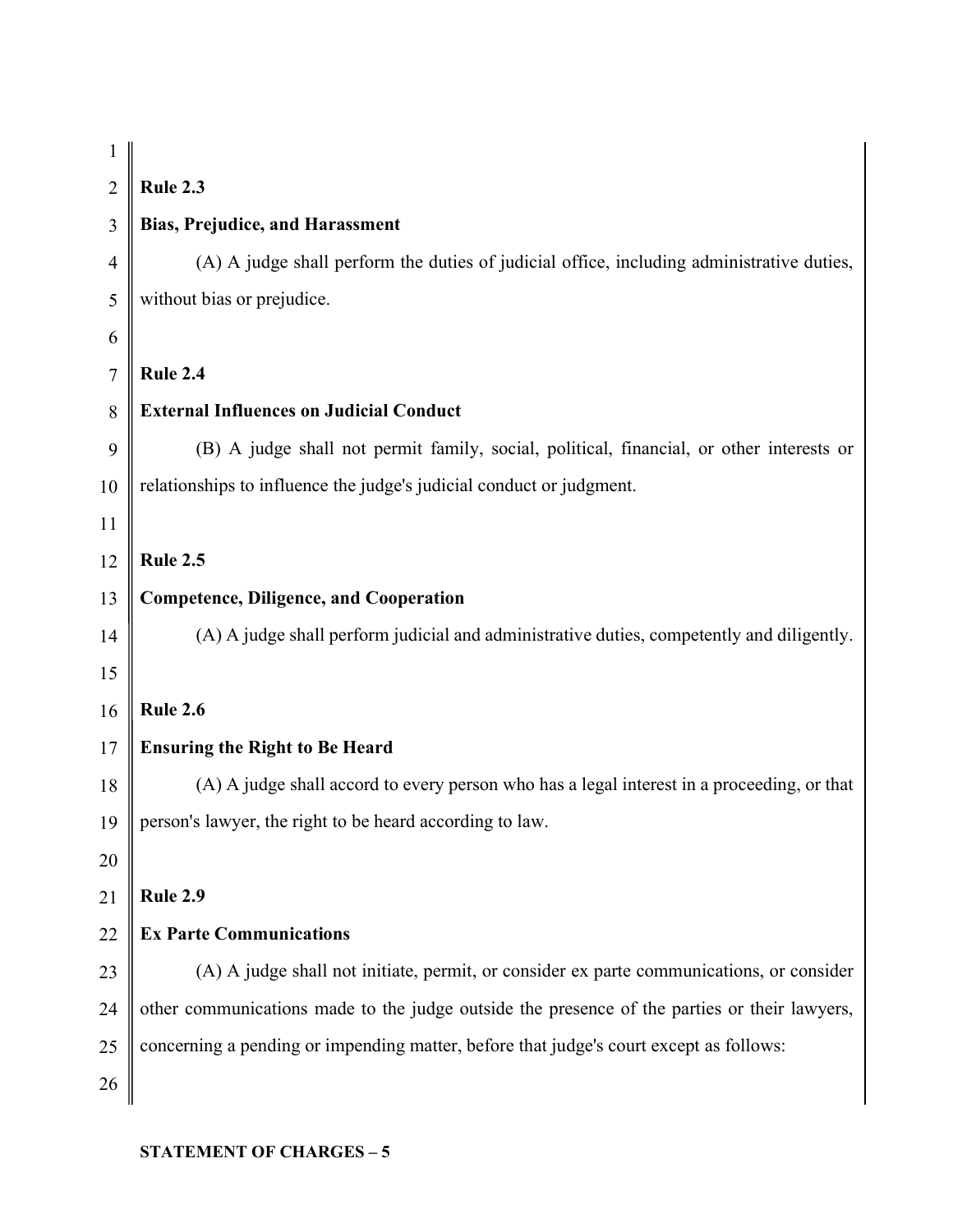1 2 3 4 5 6 7 8 9 10 11 12 13 14 15 16 17 18 19 20 21 22 23 24 25 26 (1) When circumstances require it, ex parte communication for scheduling, administrative, or emergency purposes, which does not address substantive matters, or ex parte communication pursuant to a written policy or rule for a mental health court, drug court, or other therapeutic court, is permitted, provided: (a) the judge reasonably believes that no party will gain a procedural, substantive, or tactical advantage as a result of the ex parte communication; and (b) the judge makes provision promptly to notify all other parties of the substance of the ex parte communication, and gives the parties an opportunity to respond. (2) A judge may obtain the written advice of a disinterested expert on the law applicable to a proceeding before the judge, if the judge affords the parties a reasonable opportunity to object and respond to the advice received. (3) A judge may consult with court staff and court officials whose functions are to aid the judge in carrying out the judge's adjudicative responsibilities, or with other judges, provided the judge makes reasonable efforts to avoid receiving factual information that is not part of the record, and does not abrogate the responsibility personally to decide the matter. (4) A judge may, with the consent of the parties, confer separately with the parties and their lawyers in an effort to settle matters pending before the judge. (5) A judge may initiate, permit, or consider any ex parte communication when expressly authorized by law to do so. … (C) A judge shall not investigate facts in a matter pending or impending before that judge, and shall consider only the evidence presented and any facts that may properly be judicially noticed, unless expressly authorized by law. (D) A judge shall make reasonable efforts, including providing appropriate supervision, to ensure that this Rule is not violated by court staff, court officials, and others subject to the judge's direction and control.

#### STATEMENT OF CHARGES – 6